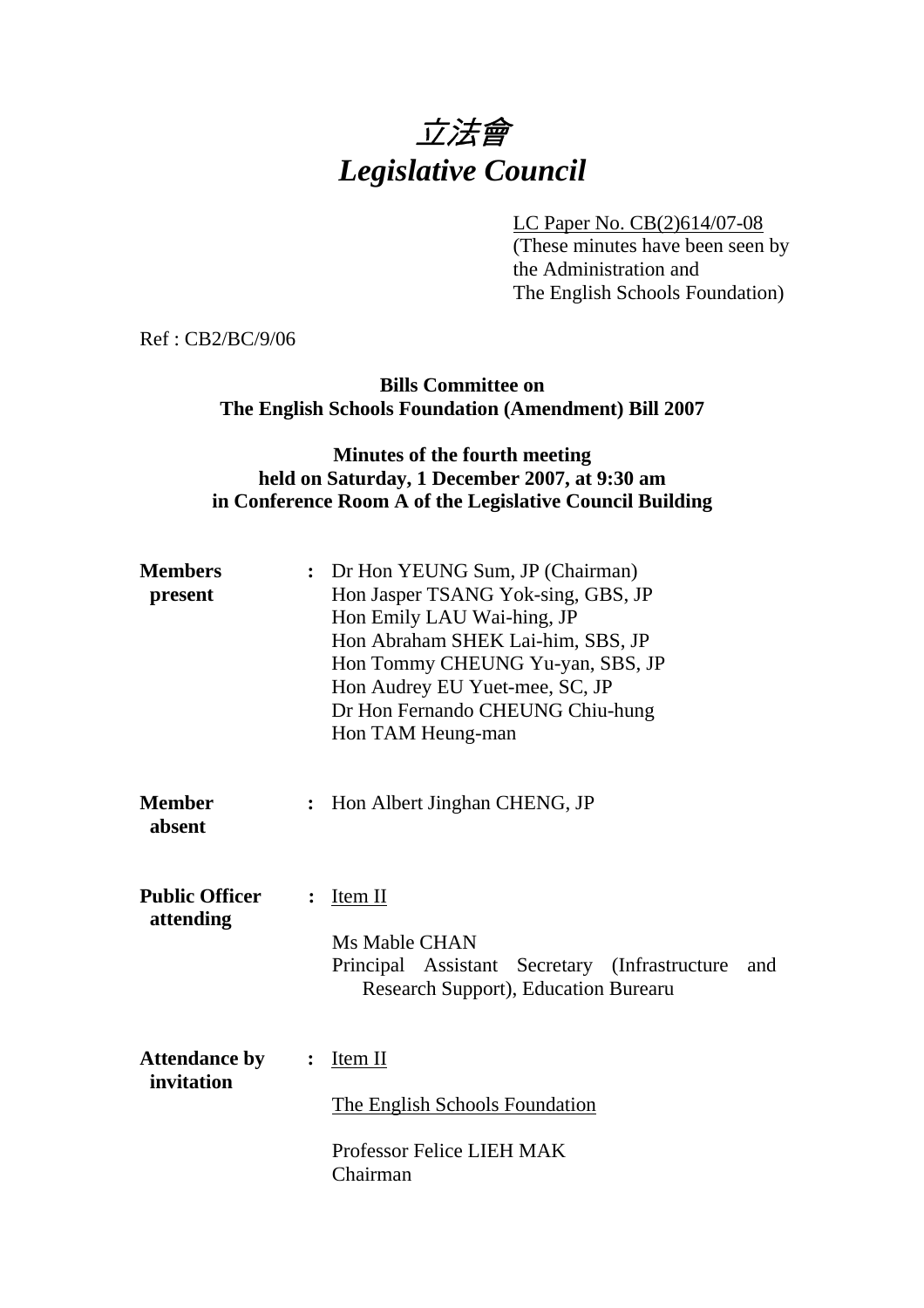|                               | Mr Chris Erving<br>Vice-Chairman                                    |
|-------------------------------|---------------------------------------------------------------------|
|                               | Mrs Heather Du Quesnay<br><b>Chief Executive</b>                    |
|                               | Mr Jonothan Abbott<br>Barrister and Legislative Drafting Consultant |
| <b>Clerk</b> in<br>attendance | : Miss Odelia LEUNG<br>Chief Council Secretary (2)6                 |
| <b>Staff</b> in<br>attendance | : Mr Arthur CHEUNG<br>Senior Assistant Legal Adviser 2              |
|                               | Mr Stanley MA<br>Senior Council Secretary (2)6                      |
|                               | Miss Carmen HO<br>Legislative Assistant (2)6                        |

Action

#### **I. Confirmation of minutes**

[LC Paper No. CB(2)431/07-08]

The minutes of the meeting held on 5 November 2007 were confirmed.

- **II. Meeting with the Administration and The English Schools Foundation**  [LC Paper Nos. CB(2)2797/06-07(01), CB(2)235/07-08(01) - (02), CB(2)425/07-08(01), CB(2)430/07-08(01)(revised), CB(2)430/07-08(02), CB(2)460/07-08(01) - (02) and LS10/07-08]
- 2. The Bills Committee deliberated (index of proceedings at **Annex**).

## The Administration's stance on the Bill

3. Principal Assistant Secretary (Infrastructure and Research Support), Education Bureau said that the Administration welcomed the Bill which was introduced in response to the recommendations of Report No. 43 of the Director of Audit and the Report of the Public Accounts Committee to reform the governance structure of the English Schools Foundation (ESF). The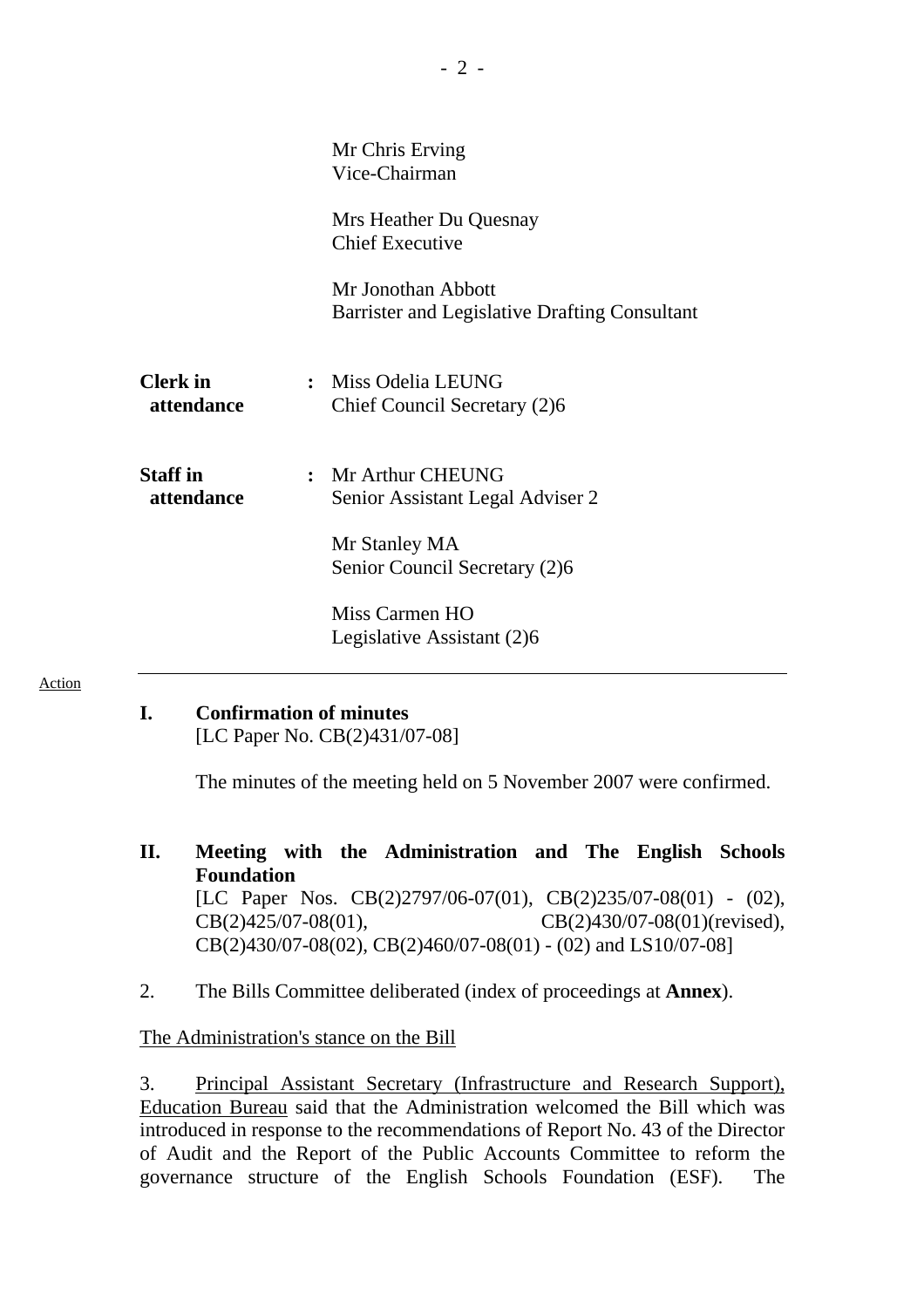Action

Administration supported in general the objective of the Bill to improve the governance of ESF which would be conducive to its provision of quality education.

#### Objects and powers of ESF

4. Dr Fernando CHEUNG referred to Ms Audrey EU's suggestions made at the last meeting and asked whether ESF would consider replacing the word "Objects" with "Objectives" for the proposed section 4(1), or revising the provision to read "*The objects of the Foundation are (a) to own, manage, administer and operate within Hong Kong or elsewhere schools offering a modern liberal education through the medium of the English language to boys and girls who are able to benefit from such an education, aiming to do so without regard to race, religion or disability*." Dr CHEUNG considered that the suggestions would address ESF's concern about the imposition of a statutory duty. Senior Assistant Legal Adviser 2 said that it might also be considered whether the word "objects" could be replaced by "mission" in the proposed section 4(1) as ESF had already had a mission statement which made reference to children with Special Educational Needs (SEN). The proposed revised provision might also have to be made separate from the existing clause referring to race and religion if the intention merely related to disability.

5. Mr Chris Erving responded that irrespective of whether the word "objects", or "objectives", or "aim", or "mission" was used, adding the phrase "without regard to disability" in the proposed section 4(1) would expose ESF to risk of legal action. ESF did not see the advantage or the need for including such a phrase in the Bill. He added that including the reference to children with SEN in ESF's mission statement would not expose it to legal challenge.

6. Professor LIEH MAK supplemented that ESF and its schools would continue to comply with the requirements of the Education Ordinance and the Disability Discrimination Ordinance. There was no need to add "without regard to disability" in the proposed section 4(1) as such inclusion would impose a statutory duty on ESF and give rise to possible judicial review concerning ESF's decisions on matters relating to the provision of education for students with disabilities. She pointed out that ESF had incurred \$5 million and had consumed considerable time in the last judicial review. ESF wished to avoid exposing itself to possible risk of legal action.

## Composition of the Board of Governors (the Board)

7. Mr Tommy CHEUNG briefed members on his revised Committee Stage amendment (CSA) concerning the composition of the Board. He explained that the revised CSA was different from the previous one in two aspects. First, the proposed Government representation in the Board was taken out as the Administration considered that it should not micro-manage individual schools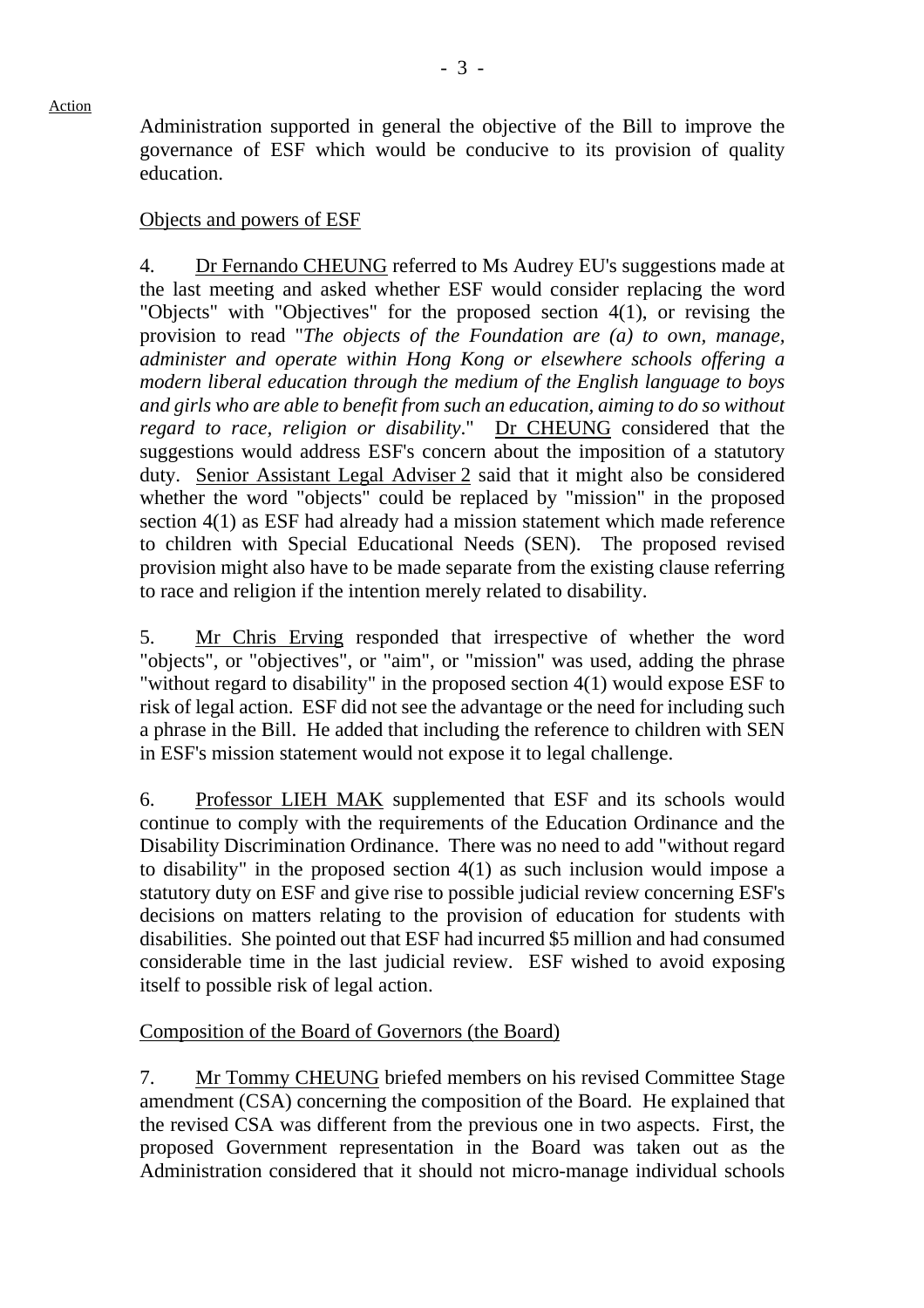and seek representation on the boards of school sponsoring bodies except for Government schools. Second, the parent representative of students with SEN in the Board should be elected from among all parents of students of ESF schools, so that all parents would have the same number of votes concerning the election of their representatives on the Board. Mr CHEUNG also said that the present drafting of the revised CSA would be refined to make it clear that the representative of parents of students with SEN must be a parent having a SEN student.

8. Mr Abraham SHEK and Dr Fernando CHEUNG expressed support for the CSA. Mr Abraham SHEK said that Mr Albert CHENG had also indicated support for the CSA and would withdraw his proposed CSA.

9. Senior Assistant Legal Adviser 2 drew members' attention to proposed section 17 in clause 8 of the Bill which provided that a person elected from among a group of eligible persons to be a member of the Board was appointed on a personal basis and not as the delegate of the group of eligible persons, and the transitional arrangements concerning the Board in the Schedule to the Bill. He said that members and ESF might need to consider the impact of Mr Tommy CHEUNG's revised CSA on these provisions.

10. Mr Jonothan Abbott confirmed that as drafted in the Bill, members of the Board, although elected from among different groups of eligible persons, were not representatives of the constituencies concerned. He considered that the same principle should apply to the parent with a SEN student elected from among all parents. He would draw members' attention to the need for consequential amendments, if any, as a result of Mr Tommy CHEUNG's revised CSA, in the examination of the Bill clause-by-clause.

11. Professor LIEH MAK said that ESF accepted the revised CSA proposed by Mr Tommy CHEUNG who had taken aboard ESF's suggestion that the SEN parent representative should be elected from among all parents. She reiterated that parents would prefer to have LegCo representation on the Board but ESF respected the view of members. To maintain the balanced composition of the Board, ESF suggested that an additional member elected from among the chairmen of School Councils be included in the Board, i.e from three to four members.

12. Mrs Heather Du Quesnay explained that with the revised CSA, there would be eight parents on the Board. Together with the four staff members, they would make up 12 members out of 25 voting members. As parents were inclined to side with staff members on matters affecting the latter's interests, the inclusion of an additional independent member with management background would help the Board to make decisions on such matters.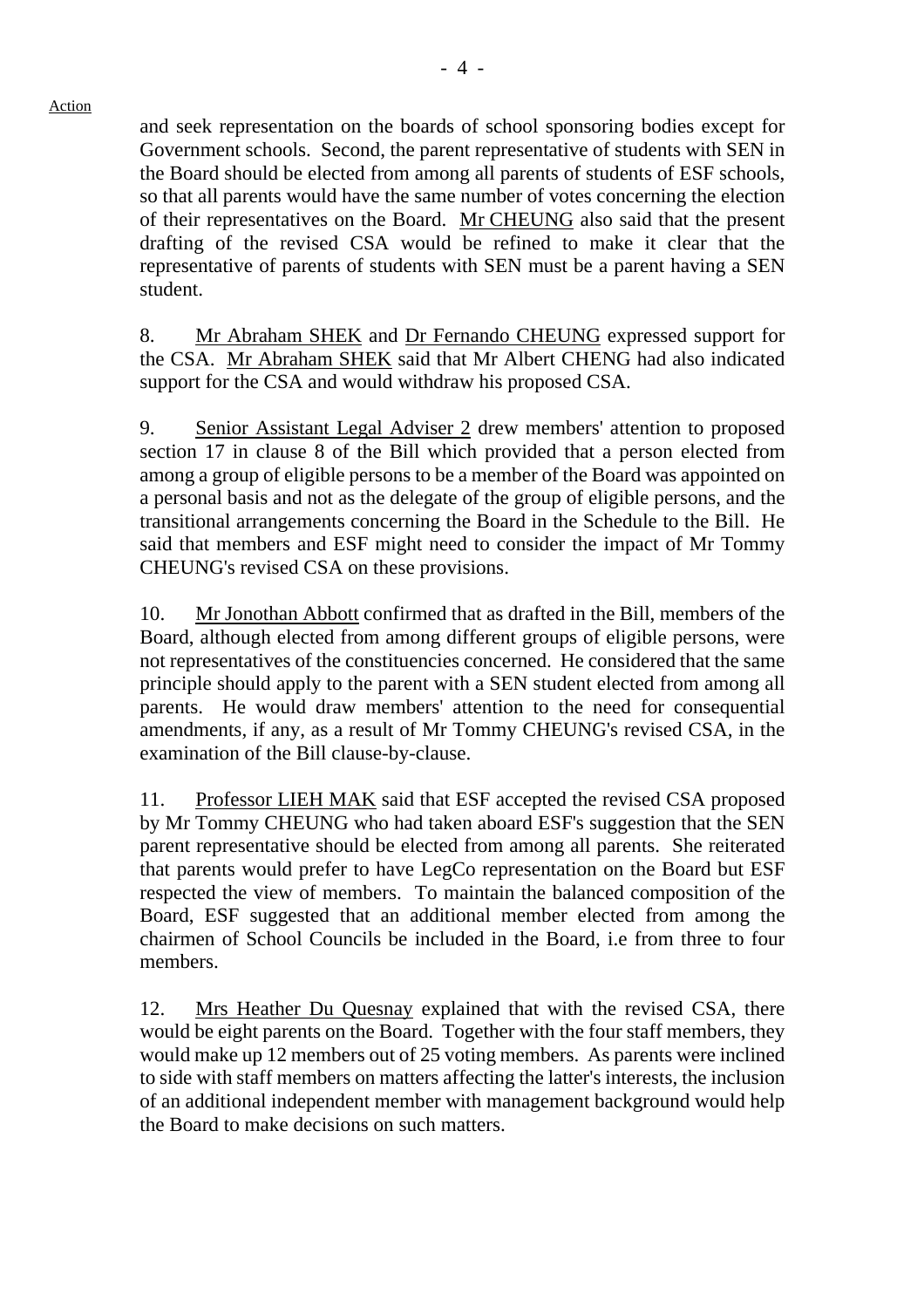Action

13. Mr Tommy CHEUNG said that he and Mr Abraham SHEK did not support the suggestion to increase the number of chairmen of School Councils in the Board. He stressed that ESF had been under the wrong impression that LegCo Members sitting on the Board sided with the ESF management, and with the removal of LegCo representation on the Board, ESF therefore considered it necessary to increase the number of Board members who would stand on the side of the ESF management. The Chairman said that teachers and parents often held different views on issues concerning school administration and management.

14. Ms Emily LAU did not support the ESF's proposal. She considered that if the intention was to maintain the balanced composition of the Board, ESF should consider increasing an additional independent member nominated by the Nominating Committee, instead of increasing the number of chairmen of School Councils. She added that that did not mean she was proposing ESF to do so. She considered that ESF membership was already too large compared with the universities.

Election of parent representatives on the Board

Mr Tommy CHEUNG expressed a similar view.

15. In response to members' concern about the procedure for the election of parent representatives on the Board, Professor LIEH MAK said that ESF would make reference to the procedure for the election of members to the Medical Council of Hong Kong. Parent representatives would be elected by secret ballot. Ballot papers with serial numbers would be sent to parents of students of ESF schools by post, and voters would send back their ballots by post. ESF would appoint an independent person to supervise the counting of ballots.

16. Members made the following views concerning the election of parent representatives:

- (a) an open, fair and transparent mechanism for the election of parent representatives on the Board should be established;
- (b) a mechanism to handle complaints on election matters was necessary;
- (c) the stakeholders should be consulted on the election procedure; and
- (d) ESF should review the election procedure after the completion of the first election exercise.

17. Professor LIEH MAK noted members' views and agreed to provide a paper to explain the procedure and arrangements for the election of parent representatives on the Board.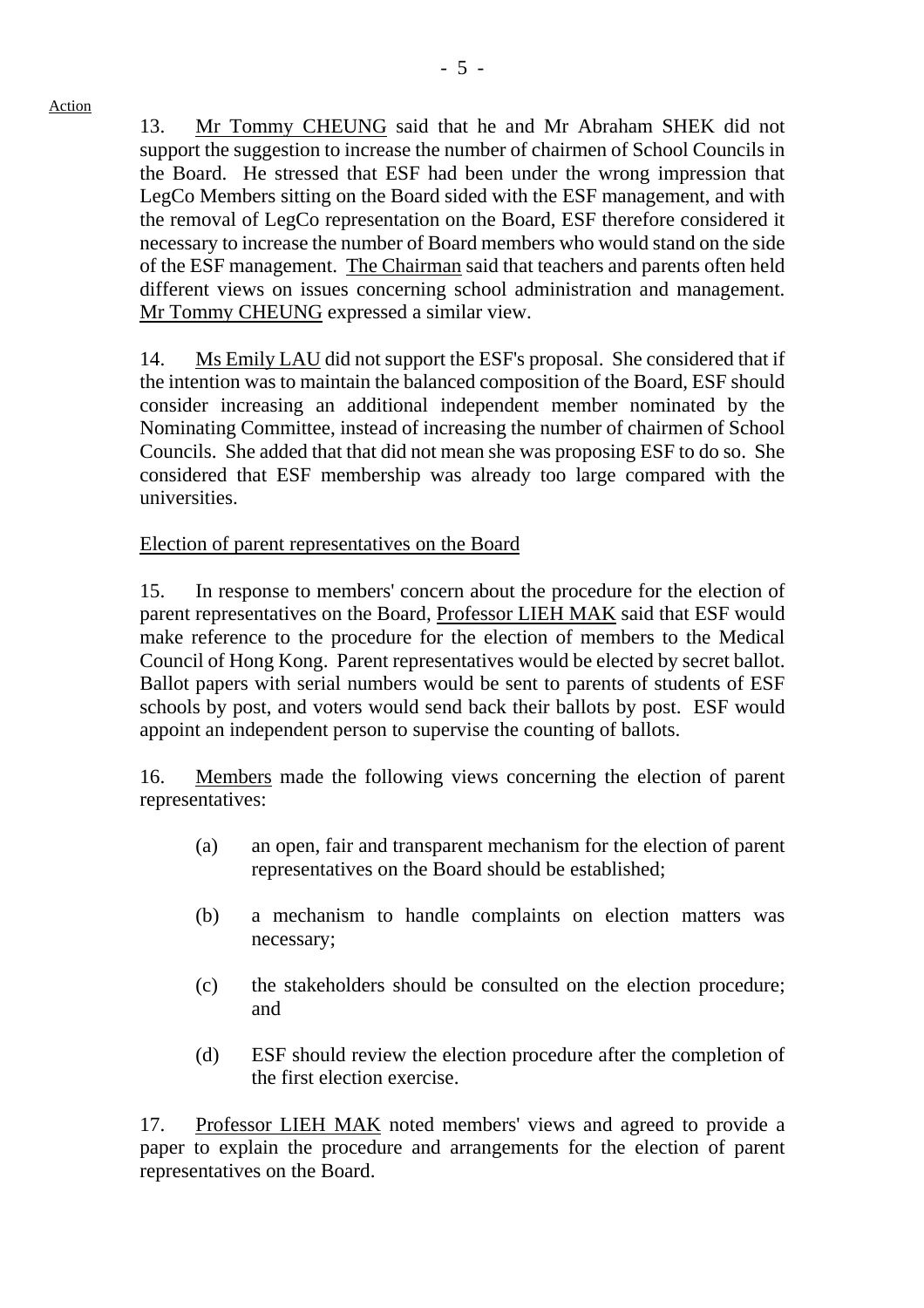#### Composition of School Councils

18. Dr Fernando CHEUNG informed members that he would not move a CSA to include a parent representative of students with SEN in each School Council.

## **III. Clause-by-clause examination of the Bill**

[LC Paper Nos. CB(3)583/06-07, CB(2)2324/06-07(01), CB(2)204/07-08(02) and CB(2)450/07-08(01)]

19. The Chairman suggested commencing clause-by-clause examination of the Bill at the next meeting. Members agreed.

## **IV. Any other business**

#### Date of next meeting

20. Members agreed to hold the next meeting on Monday, 17 December 2007 at 10:45 am.

21. There being no other business, the meeting ended at 10:56 am.

Council Business Division 2 Legislative Council Secretariat 14 December 2007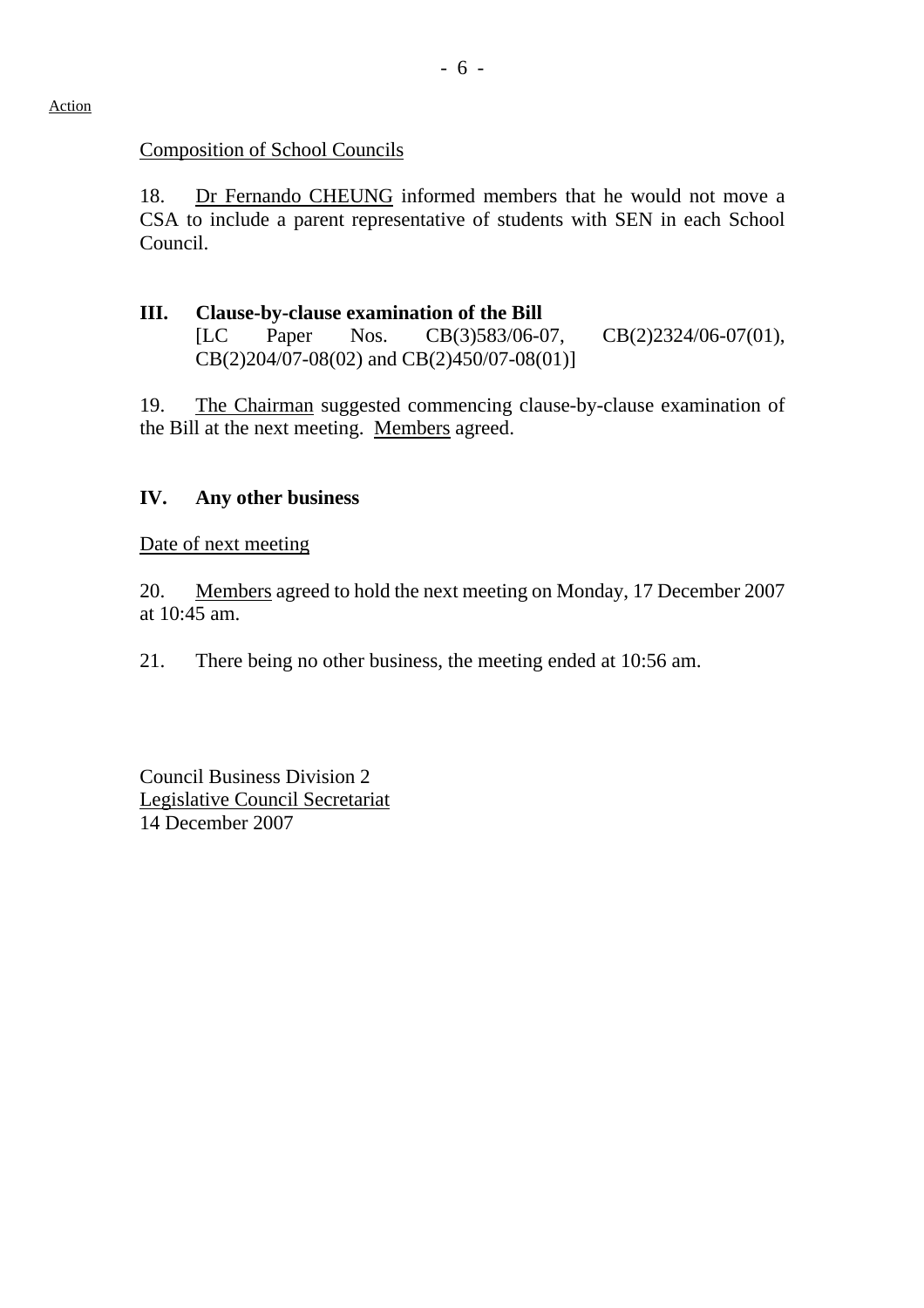## **Proceedings of the fourth meeting of Bills Committee on The English Schools Foundation (Amendment) Bill 2007 on Saturday, 1 December 2007, at 9:30 am in Conference Room A of the Legislative Council Building**

| <b>Time</b><br>marker | <b>Speaker</b>                                                                       | <b>Subjects</b>                                                                                                                                                                                                                                                                                                                              | <b>Action</b><br>required |
|-----------------------|--------------------------------------------------------------------------------------|----------------------------------------------------------------------------------------------------------------------------------------------------------------------------------------------------------------------------------------------------------------------------------------------------------------------------------------------|---------------------------|
| $000000 -$<br>000219  | Chairman                                                                             | Confirmation of minutes                                                                                                                                                                                                                                                                                                                      |                           |
| $000220 -$<br>000350  | Chairman                                                                             | Welcome to representatives of the Administration<br>(the Admin) and the English Schools Foundation<br>(ESF).                                                                                                                                                                                                                                 |                           |
| $000351 -$<br>000743  | Chairman<br>Admin                                                                    | PAS(I&RS)'s indication that the Admin supported<br>the Bill.                                                                                                                                                                                                                                                                                 |                           |
| $000744 -$<br>001256  | Chairman<br>Mr Tommy CHEUNG                                                          | Mr CHEUNG's briefing on his revised Committee<br>Stage amendment (CSA), highlighting the non-<br>inclusion of a representative from the Education<br>Bureau (EDB) in the Board of Governors (the<br>Board), and the election of a representative from<br>parents of students with special educational needs<br>(SEN) from among all parents. |                           |
| $001257 -$<br>001356  | Mr Abraham SHEK<br>Chairman                                                          | Mr SHEK's expression of support for Mr Tommy<br>CHEUNG's revised CSA.                                                                                                                                                                                                                                                                        |                           |
| $001357 -$<br>001756  | Dr Fernando CHEUNG<br>Chairman<br>Chairman of ESF)                                   | Dr CHEUNG's expression of<br>support<br>for<br>Mr Tommy CHEUNG's revised CSA, and his<br>enquiry about the method for election of the parent<br>representatives on the Board.                                                                                                                                                                |                           |
|                       |                                                                                      | Chairman<br>ESF's<br>explanation<br>of<br>the<br>on<br>arrangements for election of parent representatives<br>by secret ballot.                                                                                                                                                                                                              |                           |
|                       |                                                                                      | Chairman's request for a paper on the procedure See para 17<br>and arrangements for the election of parent of<br>representatives on the Board.                                                                                                                                                                                               | the<br>minutes            |
|                       |                                                                                      | Chairman of ESF's agreement to provide a written<br>response.                                                                                                                                                                                                                                                                                |                           |
| $001757 -$<br>002953  | Ms Emily LAU<br>Chairman<br>Chairman of ESF<br>Mr Abraham SHEK<br>Miss TAM Heung-man | Ms LAU's concern about the confidentiality of<br>parents' identity if the ballot papers would be<br>marked with a serial number. Her emphasis on the<br>need for a mechanism for ensuring the ballot be<br>conducted in an open, fair and transparent manner.                                                                                |                           |
|                       |                                                                                      | Chairman of ESF's elaboration of the election<br>procedure including the sending of the ballot<br>papers to parents by post, and the appointment of                                                                                                                                                                                          |                           |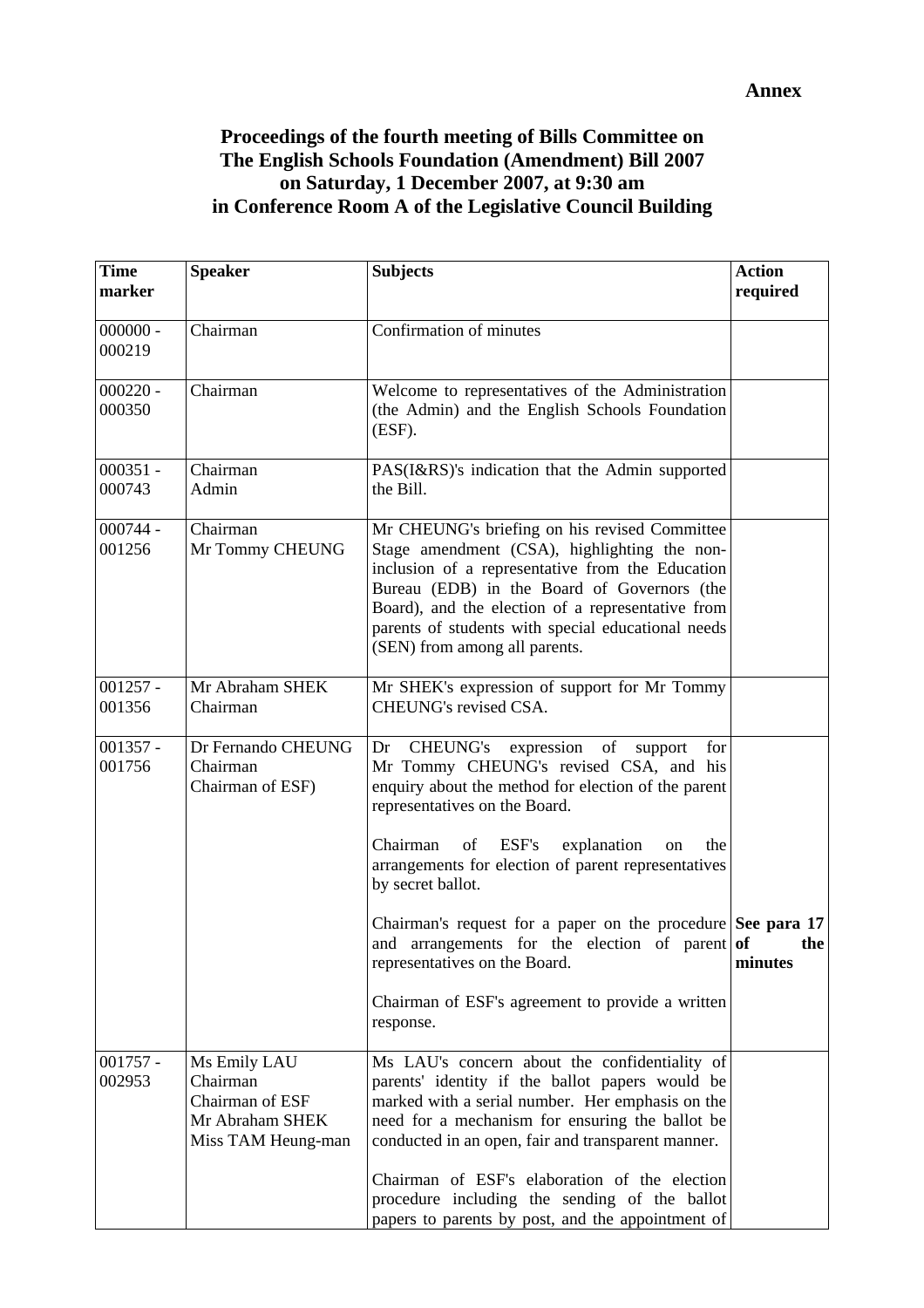| <b>Time</b><br>marker | <b>Speaker</b>                                                                            | <b>Subjects</b>                                                                                                                                                                                                                                                                        | <b>Action</b><br>required |
|-----------------------|-------------------------------------------------------------------------------------------|----------------------------------------------------------------------------------------------------------------------------------------------------------------------------------------------------------------------------------------------------------------------------------------|---------------------------|
|                       |                                                                                           | independent persons to supervise counting of the<br>ballots returned.<br>The Chairman and Ms LAU's expression of need<br>for the establishment of an appeal mechanism to<br>handle complaints about election matters.                                                                  |                           |
|                       |                                                                                           | Miss TAM's suggestion on the need to consult<br>parents on the proposed election procedure and<br>review these procedure after the first election<br>exercise.                                                                                                                         |                           |
|                       |                                                                                           | Chairman of ESF noted members' views and<br>suggestions.                                                                                                                                                                                                                               |                           |
| $002954 -$<br>003730  | SALA <sub>2</sub><br>Chairman<br>Mr Abraham SHEK<br>Chairman of ESF<br>Mr Jonothan Abbott | SALA2 drew members' attention to the proposed<br>section 17 which provided that members of the<br>Board should be nominated, elected or appointed<br>personal<br>basis<br>and<br>the<br>transitional<br>a<br>on<br>arrangements for the Board provided in the<br>Schedule to the Bill. |                           |
|                       |                                                                                           | Mr SHEK's view that it was a common<br>arrangement that a representative elected from a<br>group should act on a personal basis and not<br>represent the views and interests of the group.                                                                                             |                           |
|                       |                                                                                           | Chairman of ESF and Mr Abbott's response that the<br>Bill was drafted in such a way that members of the<br>Board and other committees were nominated,<br>elected or appointed on a personal basis, and not as<br>a representative of the constituency concerned.                       |                           |
|                       |                                                                                           | Mr Abbott's advice that consequential amendments<br>might be necessary as a result of Mr Tommy<br><b>CHEUNG's CSA.</b>                                                                                                                                                                 |                           |
|                       |                                                                                           | The Chairman's advice that ESF should explain the<br>necessary amendments during the clause-by-clause<br>examination of the Bill.                                                                                                                                                      |                           |
| 003731 -<br>004152    | Dr Fernando CHEUNG<br>Chairman<br>Mr Tommy CHEUNG                                         | Dr CHEUNG's expression of concern about the<br>definition of SEN in Mr Tommy CHEUNG's CSA,<br>and his preference for the definition of SEN<br>adopted by EDB to that in the Disability<br>Discrimination Ordinance (DDO).                                                              |                           |
|                       |                                                                                           | Mt Tommy CHEUNG's response that he would<br>follow up with members and ESF on the definition<br>of SEN and the drafting of the CSA.                                                                                                                                                    |                           |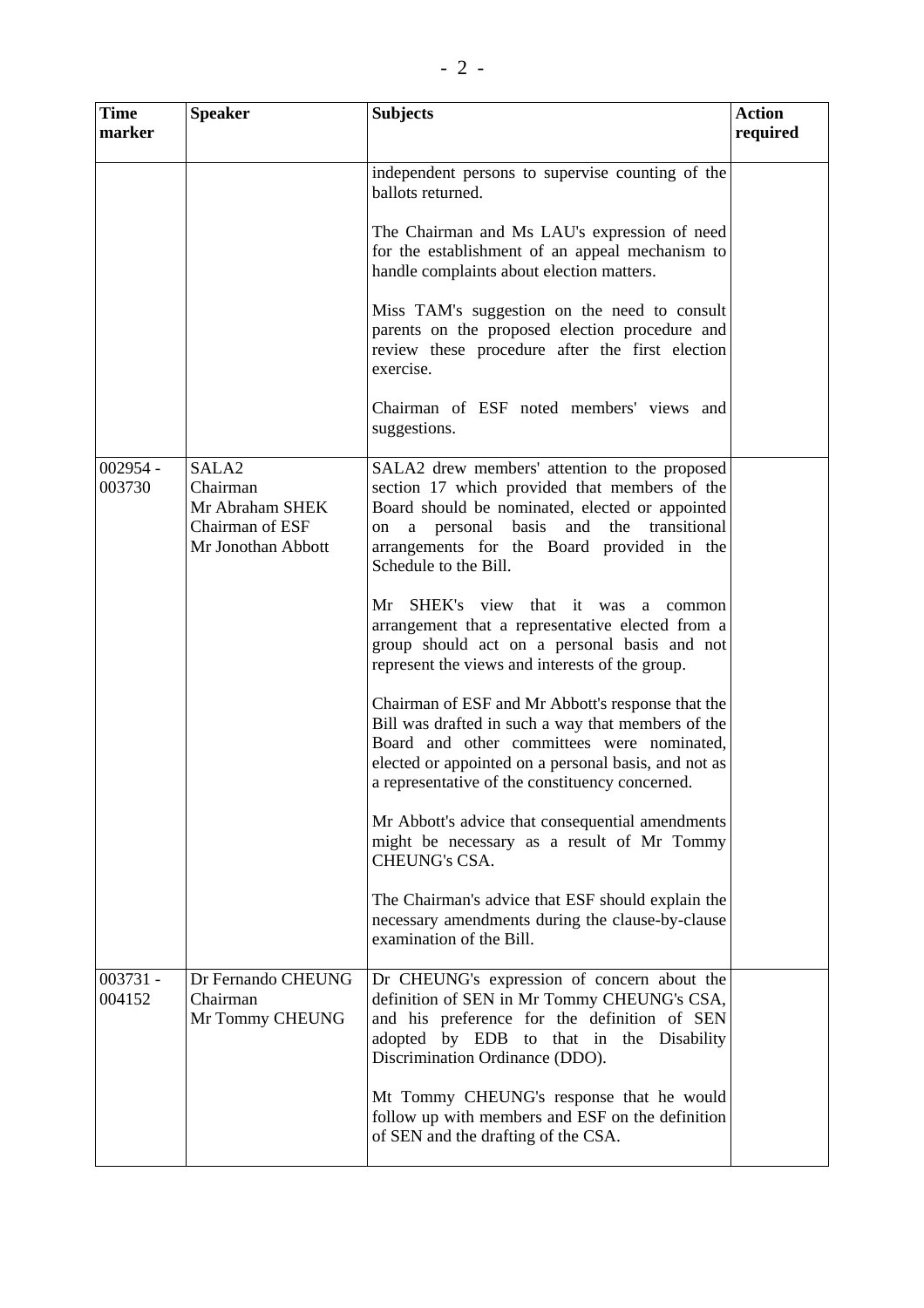| <b>Time</b><br>marker | <b>Speaker</b>                                                                                                                             | <b>Subjects</b>                                                                                                                                                                                                                                                                                                                                                                                                                                                                                                                                                                                                                                                                                                                                                                                                                                                                                                                                                                                                                                                                                                                                                                                                                                                                                                                                                       | <b>Action</b><br>required |
|-----------------------|--------------------------------------------------------------------------------------------------------------------------------------------|-----------------------------------------------------------------------------------------------------------------------------------------------------------------------------------------------------------------------------------------------------------------------------------------------------------------------------------------------------------------------------------------------------------------------------------------------------------------------------------------------------------------------------------------------------------------------------------------------------------------------------------------------------------------------------------------------------------------------------------------------------------------------------------------------------------------------------------------------------------------------------------------------------------------------------------------------------------------------------------------------------------------------------------------------------------------------------------------------------------------------------------------------------------------------------------------------------------------------------------------------------------------------------------------------------------------------------------------------------------------------|---------------------------|
| $004153 -$<br>010440  | Chairman<br>Chairman of ESF<br>Ms Emily LAU<br><b>Chief Executive of ESF</b><br>SALA <sub>2</sub><br>Mr Tommy CHEUNG<br>Dr Fernando CHEUNG | Chairman of ESF's indication of acceptance of Mr<br>Tommy CHEUNG's revised CSA.<br>Chairman of ESF's explanation for ESF's proposal<br>to increase the number of chairmen of School<br>Councils from three to four in the Board. ESF<br>considered it necessary to maintain a sufficient<br>number of independent members and members<br>with management background to facilitate the<br>making of decisions on matters relating to staff<br>interests.<br>SALA2's explanations on the interpretation of<br>"independent members" and "external members"<br>under clause 4 of the Bill.<br>Chief Executive of ESF's explanation of the<br>interpretation of "independent members"<br>and<br>"external members" in the context of the Bill,<br>highlighting that external members included<br>"independent members", chairmen of School<br>Councils and parents who were not staff of ESF.<br>Mr Tommy CHEUNG's view that LegCo Members<br>did not necessarily stand on the side of the ESF<br>management.<br>The Chairman's remark that teachers and parents<br>often held different views on school management<br>matters. Mr Tommy CHEUNG expressed a similar<br>view.<br>Dr Fernando CHEUNG's remark that the Board<br>member elected from principals of ESF schools<br>would probably side with the ESF management.<br>Chief Executive of ESF's emphasis that ESF |                           |
|                       |                                                                                                                                            | wished to have more independent members on the<br>Board to facilitate decision making on difficult<br>policy issues.                                                                                                                                                                                                                                                                                                                                                                                                                                                                                                                                                                                                                                                                                                                                                                                                                                                                                                                                                                                                                                                                                                                                                                                                                                                  |                           |
| $010441 -$<br>010733  | Chairman<br>Mr Tommy CHEUNG<br>Ms Emily LAU                                                                                                | Date of next meeting                                                                                                                                                                                                                                                                                                                                                                                                                                                                                                                                                                                                                                                                                                                                                                                                                                                                                                                                                                                                                                                                                                                                                                                                                                                                                                                                                  |                           |
| 010734 -<br>011655    | Dr Fernando CHEUNG<br>Chairman<br>SALA <sub>2</sub><br>Chairman of ESF<br>Vice-Chairman of ESF                                             | Dr CHEUNG informed members the withdrawal of<br>his proposal to add a parent representative of<br>students with SEN in each School Council.<br>Dr CHEUNG's enquiry on ESF's stance on<br>Ms Audrey EU's suggestion to redraft proposed<br>section $4(1)$ to put beyond doubt the intention not<br>to impose a statutory duty on ESF.<br>SALA2's<br>advice that Ms EU's suggestion had impact on the                                                                                                                                                                                                                                                                                                                                                                                                                                                                                                                                                                                                                                                                                                                                                                                                                                                                                                                                                                   |                           |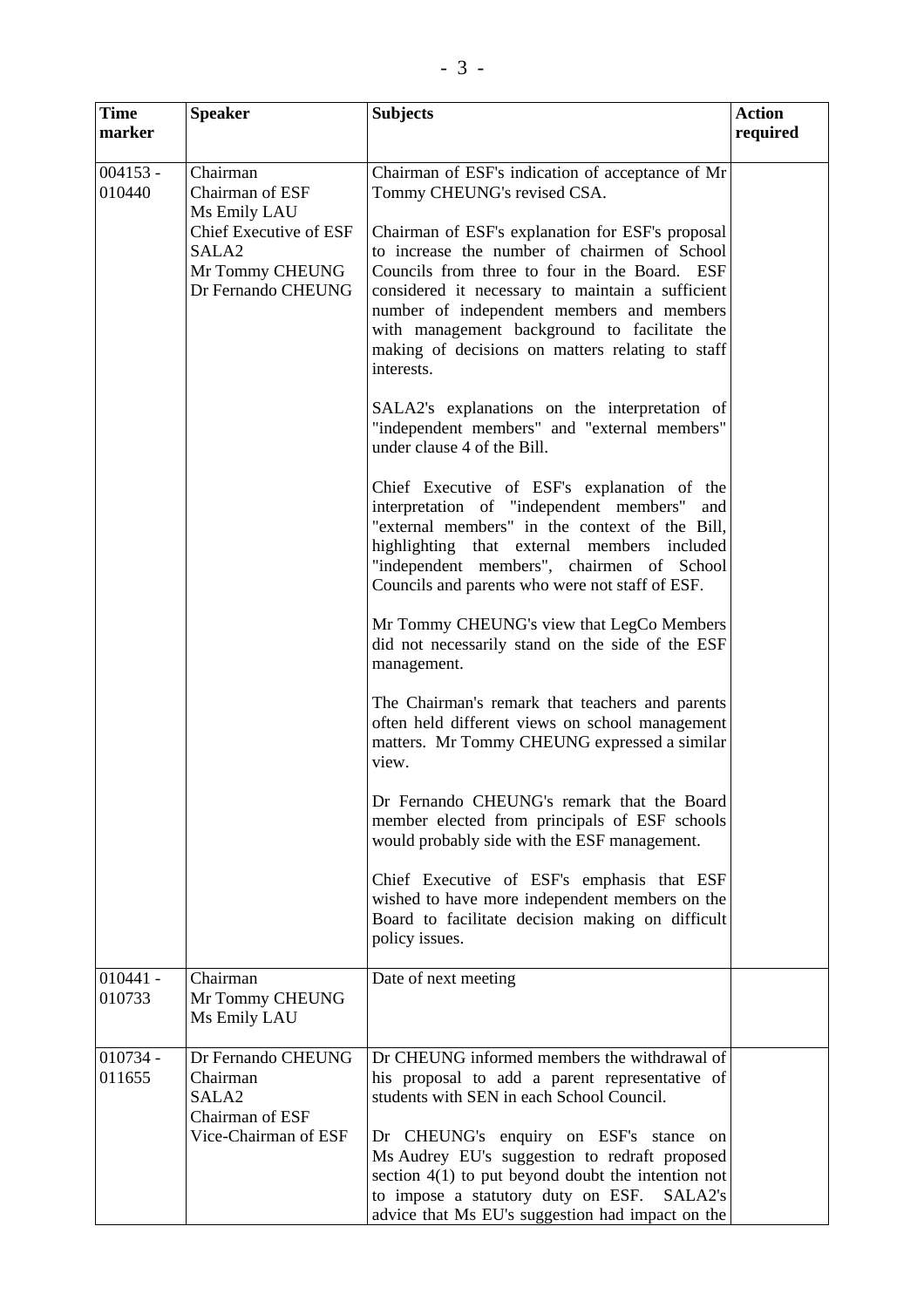| <b>Time</b><br>marker | <b>Speaker</b>                                                        | <b>Subjects</b>                                                                                                                                                                                                                                                                                       | <b>Action</b><br>required |
|-----------------------|-----------------------------------------------------------------------|-------------------------------------------------------------------------------------------------------------------------------------------------------------------------------------------------------------------------------------------------------------------------------------------------------|---------------------------|
|                       |                                                                       | original object of ESF to provide liberal education<br>without regard to race or religion.                                                                                                                                                                                                            |                           |
|                       |                                                                       | Mr Erving's view that the proposed inclusion of the<br>phrase "without regard to disability" in section $4(1)$<br>would expose ESF to risk of legal action. ESF saw<br>no advantage or need to take the risk.                                                                                         |                           |
|                       |                                                                       | SALA2's suggestion that ESF might consider<br>redrafting section $4(1)$ to reflect its mission to<br>provide education for students with SEN.                                                                                                                                                         |                           |
|                       |                                                                       | Chairman of ESF's response that the proposal<br>would impose a legal obligation on ESF and would<br>expose ESF to the risk of legal action. ESF had<br>incurred \$5 million and had consumed considerable<br>time in the last judicial review. ESF should focus<br>its effort on providing education. |                           |
| $011656 -$<br>011927  | Ms Emily LAU<br>Chairman of ESF<br>Chairman                           | Ms LAU's enquiry as to why ESF accepted the<br>provision of education without regard to "race or<br>religion" but not "disability".                                                                                                                                                                   |                           |
|                       |                                                                       | Chairman of ESF's response that like all other<br>sponsors and schools in Hong Kong, ESF and its<br>schools were already subject to the Education<br>Ordinance and DDO, and DDO had provisions<br>about discrimination against disabilities.                                                          |                           |
|                       |                                                                       | Chairman's remark that the Race Discrimination<br>Bill, if enacted, might have implications on schools<br>about student admission matters.                                                                                                                                                            |                           |
| $011928 -$<br>012124  | Dr Fernando CHEUNG<br>Chairman<br>Vice-Chairman of ESF                | Mr Erving's response to Dr Fernando CHEUNG's<br>enquiry that adoption of words like "objects",<br>"objectives", "mission" or "aim" in section $4(1)$<br>would put ESF at risk of being challenged in court.                                                                                           |                           |
|                       |                                                                       | The Chairman's remark that ESF might consider<br>refining its mission statement to reflect its intent to<br>improve quality of education for students with<br>SEN.                                                                                                                                    |                           |
| $012125 -$<br>012454  | Ms Emily LAU<br>Chairman<br>Chairman of ESF<br>Chief Executive of ESF | Chief Executive of ESF's explanation in response<br>to Ms LAU's enquiry that chairmen of School<br>Councils were independent of the schools they<br>came from and whether principals would have the<br>same stance as the management would depend on<br>the issues concerned.                         |                           |
|                       |                                                                       | Ms LAU's expression of objection to ESF's<br>proposal to increase the number of chairmen of<br>School Councils.                                                                                                                                                                                       |                           |